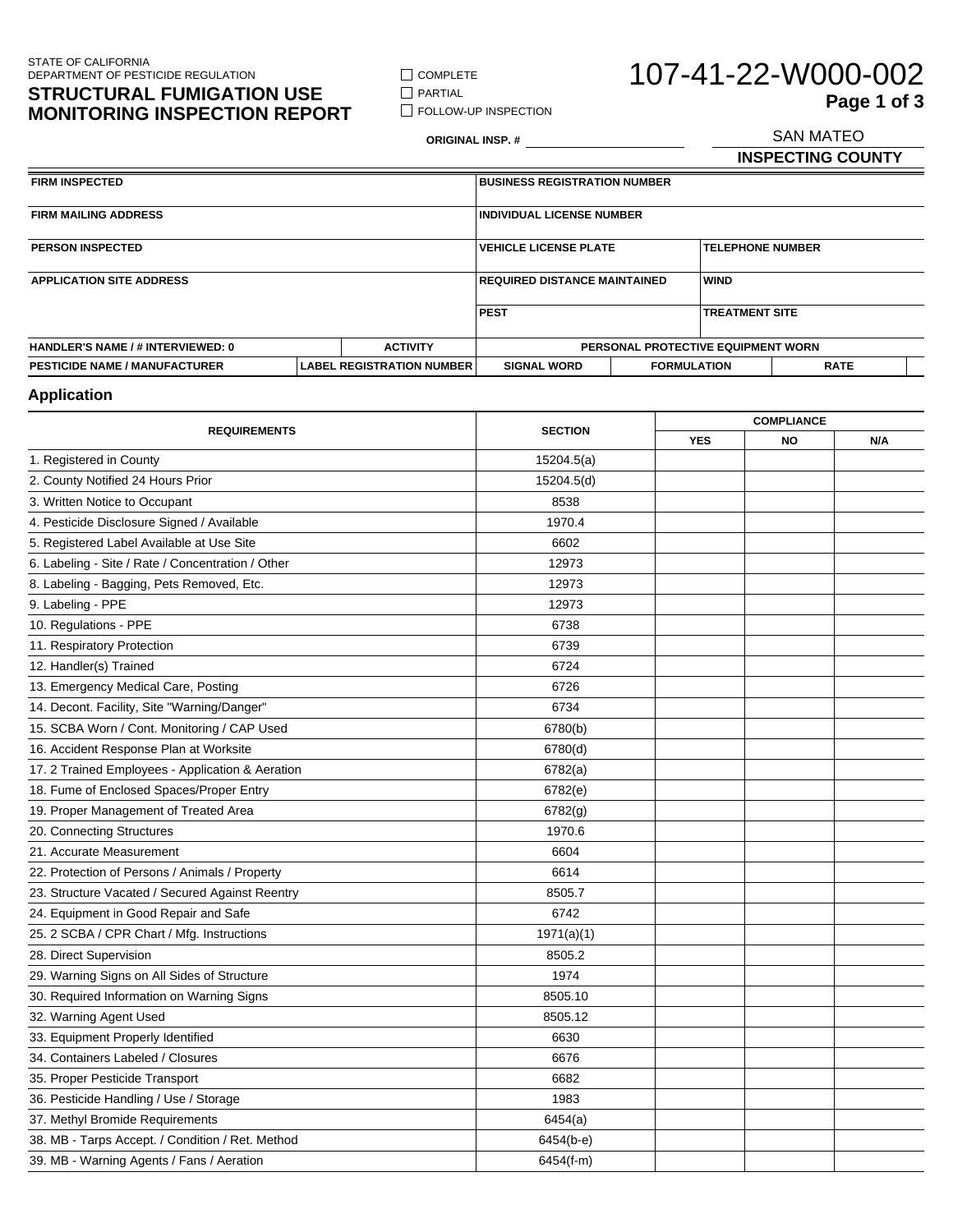### STATE OF CALIFORNIA DEPARTMENT OF PESTICIDE REGULATION

## **STRUCTURAL FUMIGATION USE MONITORING INSPECTION REPORT**

 $\Box$  COMPLETE  $\hfill\Box$ <br> <br> PARTIAL **FOLLOW-UP INSPECTION** 

# 107-41-22-W000-002 SAN MATEO **Page 2 of 3**

**ORIGINAL INSP. #**

**INSPECTING COUNTY**

**Tarp Check**

|                                                |                |            | <b>COMPLIANCE</b> |     |  |
|------------------------------------------------|----------------|------------|-------------------|-----|--|
| <b>REQUIREMENTS</b>                            | <b>SECTION</b> | <b>YES</b> | <b>NO</b>         | N/A |  |
| 1. Registered in County                        | 15204.5(a)     |            |                   |     |  |
| 2. County Notified 24 Hours Prior              | 15204.5(d)     |            |                   |     |  |
| 3. Labeling - Aeration / Certification         | 12973          |            |                   |     |  |
| 4. Warning Signs on All Sides                  | 1974           |            |                   |     |  |
| 5. Structure Vacated / Secured Against Reentry | 8505.7         |            |                   |     |  |
| 6. Required Information on Warning Signs       | 8505.10        |            |                   |     |  |
| 7. SCBA Worn/Continuous Monitoring/CAP Used    | 6780(b)        |            |                   |     |  |

#### **Aeration**

| <b>REQUIREMENTS</b>                              |                | <b>COMPLIANCE</b> |           |     |
|--------------------------------------------------|----------------|-------------------|-----------|-----|
|                                                  | <b>SECTION</b> | <b>YES</b>        | <b>NO</b> | N/A |
| 1. Registered in County                          | 15204.5(a)     |                   |           |     |
| 2. County Notified 24 Hours Prior                | 15204.5(d)     |                   |           |     |
| 3. Labeling - Aeration / Certification           | 12973          |                   |           |     |
| 4. Handler(s) Trained                            | 6724           |                   |           |     |
| 5. Emergency Medical Care, Posting               | 6726           |                   |           |     |
| 6. SCBA Worn / Cont. Monitoring / CAP Used       | 6780(b)        |                   |           |     |
| 7. 2 Trained Employees - Application & Aeration  | 6782(a)        |                   |           |     |
| 8. Fume of Enclosed Spaces/Proper Entry          | 6782(e)        |                   |           |     |
| 9. Proper Management of Treated Area             | 6782(g)        |                   |           |     |
| 10. Connecting Structures                        | 1970.6         |                   |           |     |
| 11. Structure Vacated / Secured Against Reentry  | 8505.7         |                   |           |     |
| 12. 2 SCBA / CPR Chart / Mfg. Instructions       | 1971(a)(1)     |                   |           |     |
| 13. Direct Supervision                           | 8505.2         |                   |           |     |
| 14. Warning Signs on All Sides of Structure      | 1974           |                   |           |     |
| 15. Required Information on Warning Signs        | 8505.10        |                   |           |     |
| 16. Methyl Bromide Requirements                  | 6454(a)        |                   |           |     |
| 17. MB - Tarps Accept. / Condition / Ret. Method | 6454(b-e)      |                   |           |     |
| 18. MB - Warning Agents / Fans / Aeration        | $6454(f-m)$    |                   |           |     |
| 19. MB - Measuring Concentration                 | 6454(n)        |                   |           |     |

#### **Certification**

|                                                |                |            | <b>COMPLIANCE</b> |     |  |
|------------------------------------------------|----------------|------------|-------------------|-----|--|
| <b>REQUIREMENTS</b>                            | <b>SECTION</b> | <b>YES</b> | <b>NO</b>         | N/A |  |
| 1. Registered in County                        | 15204.5(a)     |            |                   |     |  |
| 2. County Notified 24 Hours Prior              | 15204.5(d)     |            |                   |     |  |
| 3. Labeling - Aeration / Certification         | 12973          |            |                   |     |  |
| 4. Labeling - Bagging, Pets Removed, Etc.      | 12973          |            |                   |     |  |
| 5. SCBA Worn / Cont. Monitoring / CAP Used     | 6780(b)        |            |                   |     |  |
| 6. Fume of Enclosed Spaces/Proper Entry        | 6782(d)        |            |                   |     |  |
| 7. Proper Management of Treated Area           | 6782(f)        |            |                   |     |  |
| 8. Connecting Structures                       | 1970.6         |            |                   |     |  |
| 9. Structure Vacated / Secured Against Reentry | 8505.7         |            |                   |     |  |
| 10. Test Equipment                             | 1971(a)(2)     |            |                   |     |  |
| 11. Re-entry Requirements                      | 1973           |            |                   |     |  |
| 12. Direct Supervision                         | 8505.2         |            |                   |     |  |
| 13. Warning Signs on All Sides of Structure    | 1974           |            |                   |     |  |